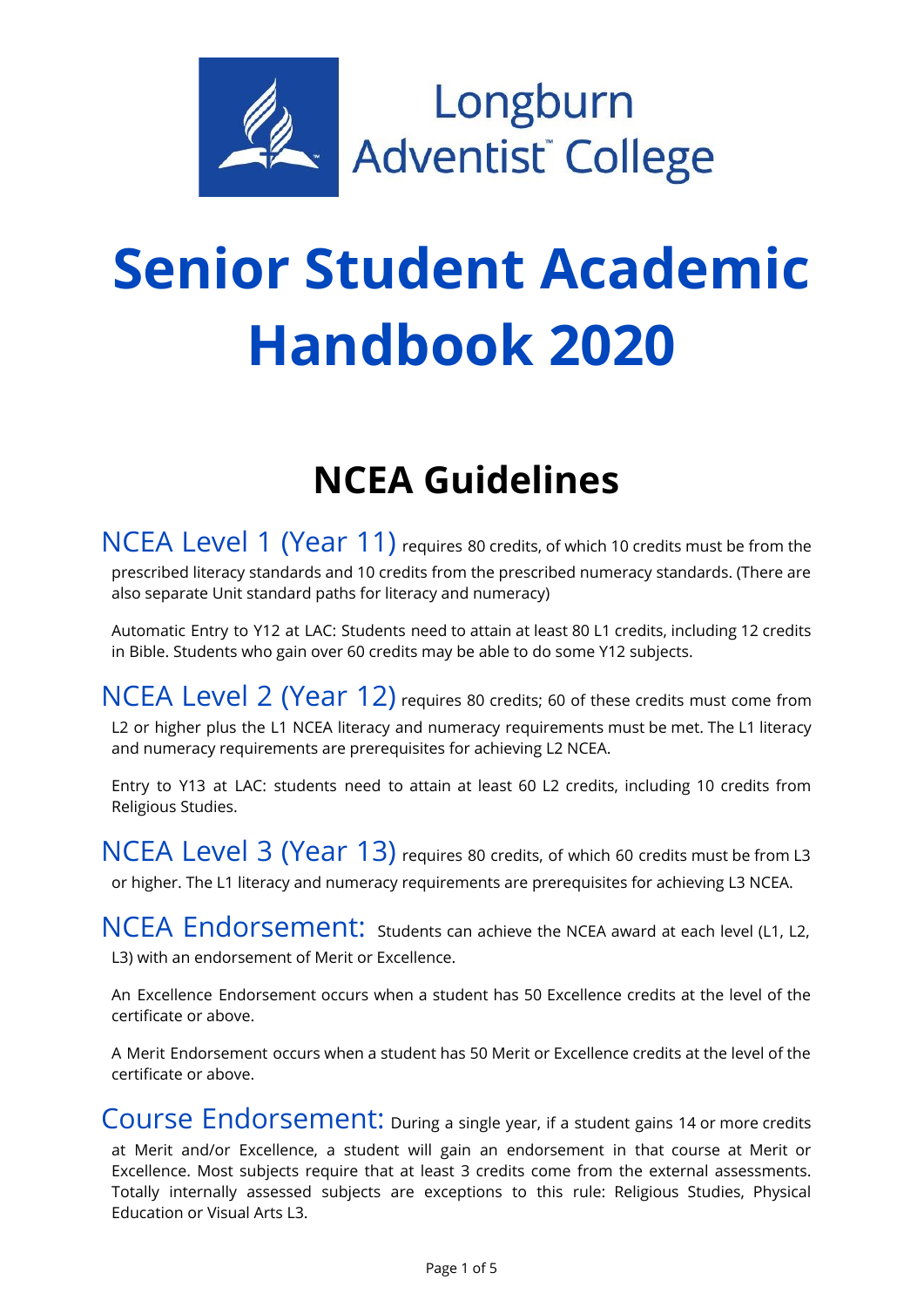## Entrance to University: Is based on NCEA credits gained. From their 2020 year, a

student needs to obtain:

- attain NCEA Level 3
- Achieve 14 credits at level 3 in each of three subjects from the list of approved subjects. The list of approved subjects will consist of subjects derived from the *New Zealand Curriculum* with achievement standards at Level 3
- Achieve UE Numeracy 10 credits at Level 1 and above from specific achievement standards, or three specific numeracy unit standards
- Achieve UE Literacy 10 credits (5 in Reading and 5 in Writing) at Level 2 and above from specific standards

**Note**: Obtaining a University Entrance gets a student into a University but does not get the student into any courses. Each student needs to check the relevant university's course entry requirements. These may be based on the student's best 5 approved subjects, with weightings put on credits achieved at a Merit or Excellence level.

New Zealand Scholarship: <sup>A</sup> monetary award to recognise top scholars in New Zealand. Scholarship exams are separate from NCEA exams but are based on all the standards in each L3 Achievement Standard Subject. These exams are more demanding than NCEA exams and test higher-level critical thinking and application of knowledge, skills and ideas to complex situations.

Academic Appeals: Students have the right to lodge an appeal within 5 days of a marked assessment being returned to them. An appeal will only occur where a student feels they have been unfairly disadvantaged in the assessment process. Possible appeal areas include:

- A mistake by the marker
- Incorrect recording or transfer of results
- Correct school procedures were not followed
- Being denied a stated reassessment opportunity
- Inconsistent assessment conditions
- Assessment related decisions relating to academic honesty (plagiarism, cheating…)

The Appeal Process starts with a review request to the teacher concerned. If an agreement is not reached, the next step is to see the HOD. If an agreement is still not reached, the student sees the Principal's Nominee (Mrs Aiono) who will investigate the appeal after an Appeal form is completed. Appeal forms are available from the school receptionist.

**Note**: Each teacher follows the school's Internal Moderation Policy for ensuring that assessment activities and the marking of assessments are valid.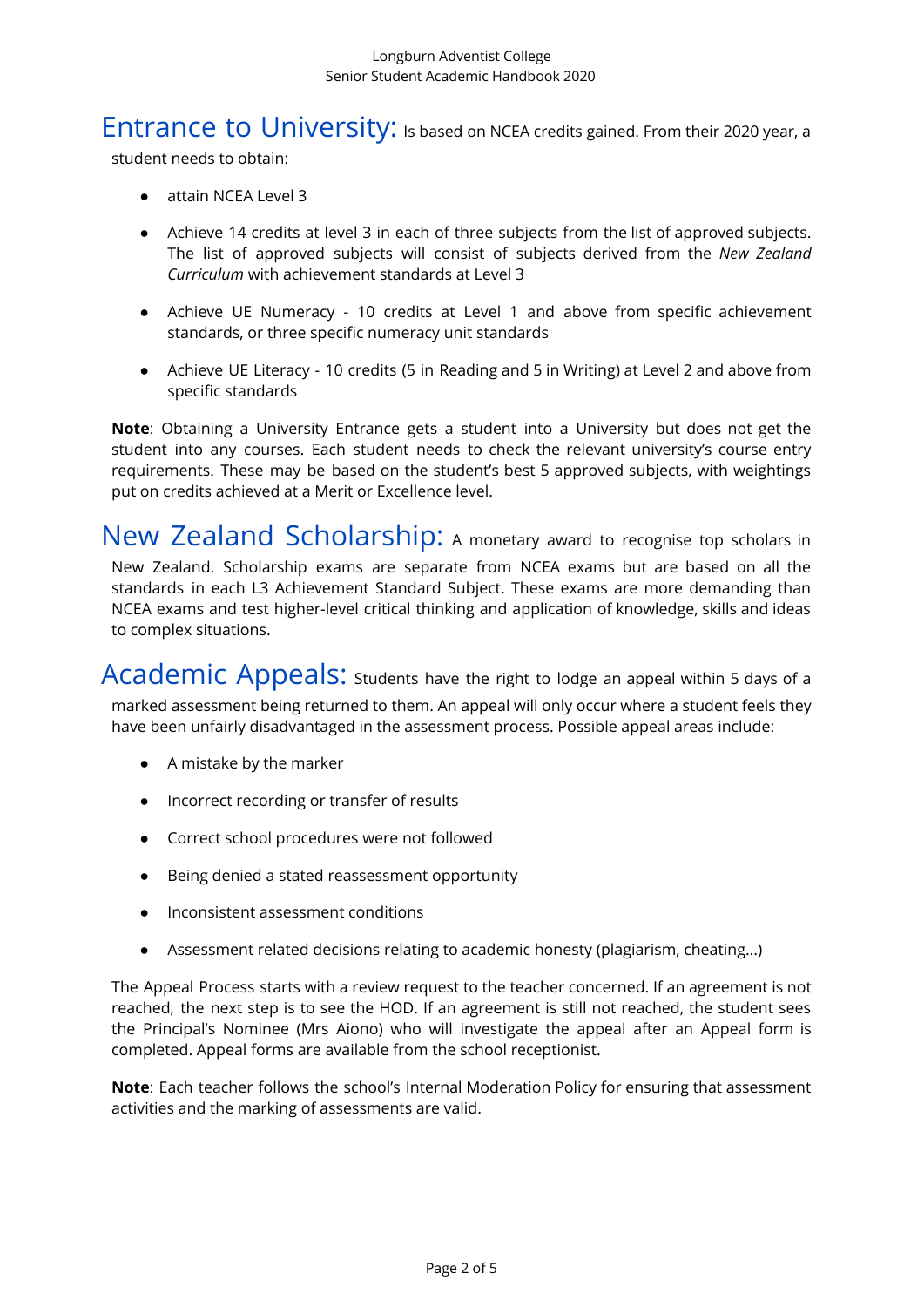Authenticity: students are encouraged to use a range of sources when preparing assignments. However, the final work that is handed in for an assessment must be the student's own work, not copied from other sources. Any quotes taken from other sources must be formally acknowledged.

- All cases of students suspected of handing in work that is not their own will be investigated
- If a student has handed in work that is not their own, they will not receive any credit for that assessment and the Principal's Nominee and the student's parents will be notified
- If a student knowingly allows another student to copy their work and submit it for assessment, their work also, will not receive any credits.
- Where there is a doubt as to whether the work is the student's, they may be asked to attain the standard in a controlled situation e.g. in front of the teacher or Leader of Learning

Course information/Assessment Overview: All students will be

given course information at the beginning of the year, which will include:

- An outline of the course
- Approximate timings of units and assessments
- Information regarding the standards being offered, internal or external, standard number, credits value
- Whether further assessment opportunities will be offered
- Any other course-related information that will affect student achievement
- Whether the course is endorsable or not

Missed and Late Assessments: Except for extenuating circumstances beyond a student's control, late work will not be assessed for NCEA purposes. If valid, timely, authentic evidence of achievement credit is not available, the standard cannot be awarded.

Teachers will clearly indicate deadlines for handing in work. If a deadline has to be changed, the teacher will notify all students who are affected.

Wilful Absence: If a student has shown an intent to avoid an assessment, another assessment opportunity will not be provided.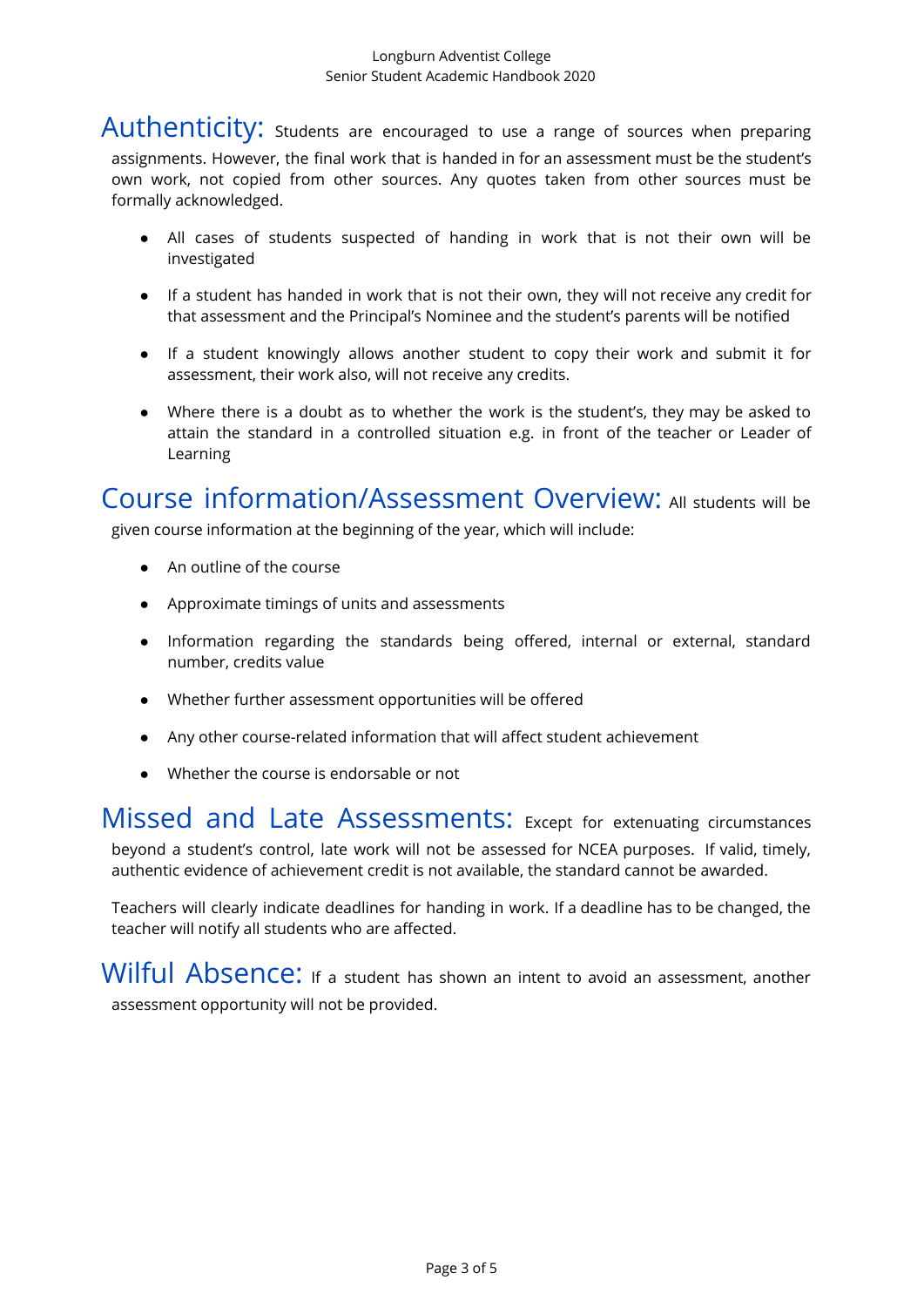#### Longburn Adventist College Senior Student Academic Handbook 2020

Extensions: When an assignment has been set, it must be handed to the teacher on the due date.

- 1. Any student who envisages difficulty meeting an assignment deadline due to circumstances beyond their control needs to request an extension of time from the teacher at least 5 school days before the deadline. At the time of the request, work done to date must be displayed, along with a signed explanation for the request from the parent/caregiver.
- 2. Any extension will not normally exceed 4 school days beyond the original deadline.
- 3. If the extension is approved, the assignment should not be returned to the other students until the extension time has been reached.

Further Assessment Opportunities: It is up to each Learning Area to decide if further assessment opportunities will be made available to students, and the nature of these opportunities. Further assessment opportunities are not mandatory and their provision may not always be practical or feasible. Further assessment involves the student completing a new task or the same task in a different context after additional teaching and learning has taken place.

Emergency Grade Process: Candidates who have been prevented from sitting External examinations or from presenting materials for external assessment, or who have had their performance in external assessment seriously impaired because of exceptional circumstances beyond their control, may apply to NZQA for a derived grade.

The impairment needs to be recent and supported by medical certificates (if a medical issue). The derived grade will only be possible if the school has a copy of an internal practice assessment that can be used to generate the evidence the student has previously met the standard. Schools that use unmodified past years' NCEA exams as practice exams cannot assume that a derived grade could be based on these results.

Academic dishonesty: If a student cheats or disrupts an assessment they will receive no credit for the assessment and will not be given a further assessment opportunity for that standard. All such incidents will be investigated by the Principal's Nominee and the results communicated to the relevant parties, including parents.

Incidents that are inappropriate include: Using notes in tests, lying about reasons for submitting late work, altering answers before seeking an appeal, copying from another student or allowing work to be copied, plagiarism, collusion (communicating with others, disrupting the assessment, hindering others during a test).